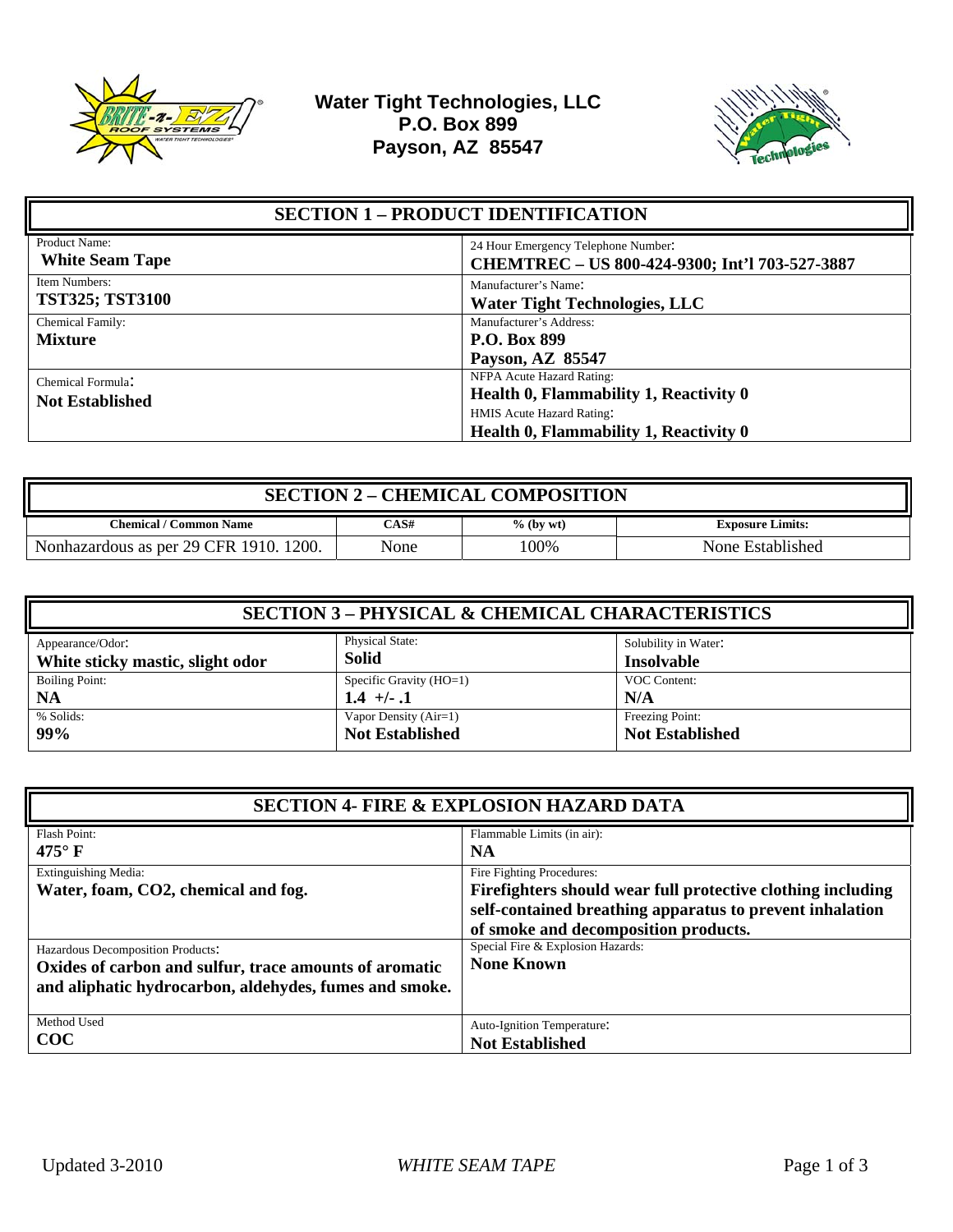



| <b>SECTION- 5 HEALTH HAZARD DATA</b>                                                                                   |                                                             |  |
|------------------------------------------------------------------------------------------------------------------------|-------------------------------------------------------------|--|
| Permissible Exposure Limit:                                                                                            | Signs and Symptoms of Exposure:                             |  |
| <b>Not Established</b>                                                                                                 | Treat as a foreign object in eye. Eye contact may cause     |  |
| Effects of Overexposure:                                                                                               | severe eye irritation, redness, tearing and blurred vision. |  |
|                                                                                                                        | Flush with large amounts of water. Get medical attention    |  |
| <b>Not Established</b>                                                                                                 | if irritation of eyes or skin persists.                     |  |
| Acute:                                                                                                                 | Chemical Listed as a Carcinogen (or Potential Carcinogen):  |  |
| <b>Not Established</b>                                                                                                 | National Toxicology Program: NO                             |  |
| Chronic:                                                                                                               | NO.<br>L.A.R.C. Monographs:                                 |  |
| No known adverse effects.                                                                                              | NO.<br>OSHA:                                                |  |
| Emergency & First Aid Procedures:                                                                                      |                                                             |  |
| Eye Contact:                                                                                                           |                                                             |  |
| Contact with eyes may result in tearing, irritation, redness and swelling. Hold eyes open and flush immediately with a |                                                             |  |
| gentle stream of water for at least 15 minutes, preferable at an eyewash fountain.                                     |                                                             |  |
| Skin Contact:                                                                                                          |                                                             |  |
| Thoroughly wash affected area with soap and water.<br>Inhalation:                                                      |                                                             |  |
| Due to the physical nature of this product, inhalation is unlikely.                                                    |                                                             |  |
| Ingestion:                                                                                                             |                                                             |  |
| Due to the physical nature of this product, ingestion is unlikely.                                                     |                                                             |  |
| Primary Route of Entry:                                                                                                |                                                             |  |
| Skin contact.                                                                                                          |                                                             |  |
|                                                                                                                        |                                                             |  |

| <b>SECTION 6 - REACTIVITY DATA</b>                                        |                           |  |
|---------------------------------------------------------------------------|---------------------------|--|
| Stability:                                                                | Incompatibility:          |  |
| <b>Stable</b>                                                             | N/A                       |  |
| Hazardous Decomposition Products:                                         | Hazardous Polymerization: |  |
| Oxides of carbon and sulfur, trace amounts of aromatic                    |                           |  |
| and aliphatic hydrocarbon, aldehydes, fumes and smoke.                    | N/A                       |  |
| Conditions to Avoid:                                                      |                           |  |
| Open flames, sparks, and closed areas that restrict adequate ventilation. |                           |  |

**SECTION 7 - SPILL OR LEAK PROCEDURES** 

Steps to be taken in case material is released or spilled: Small spill:

**Shovel or scoop into a sealable container for disposal**.

Large Spill:

**Same as small spill**.

Waste Disposal Method:

**Dispose in a landfill in accordance with local, state and federal regulations.**